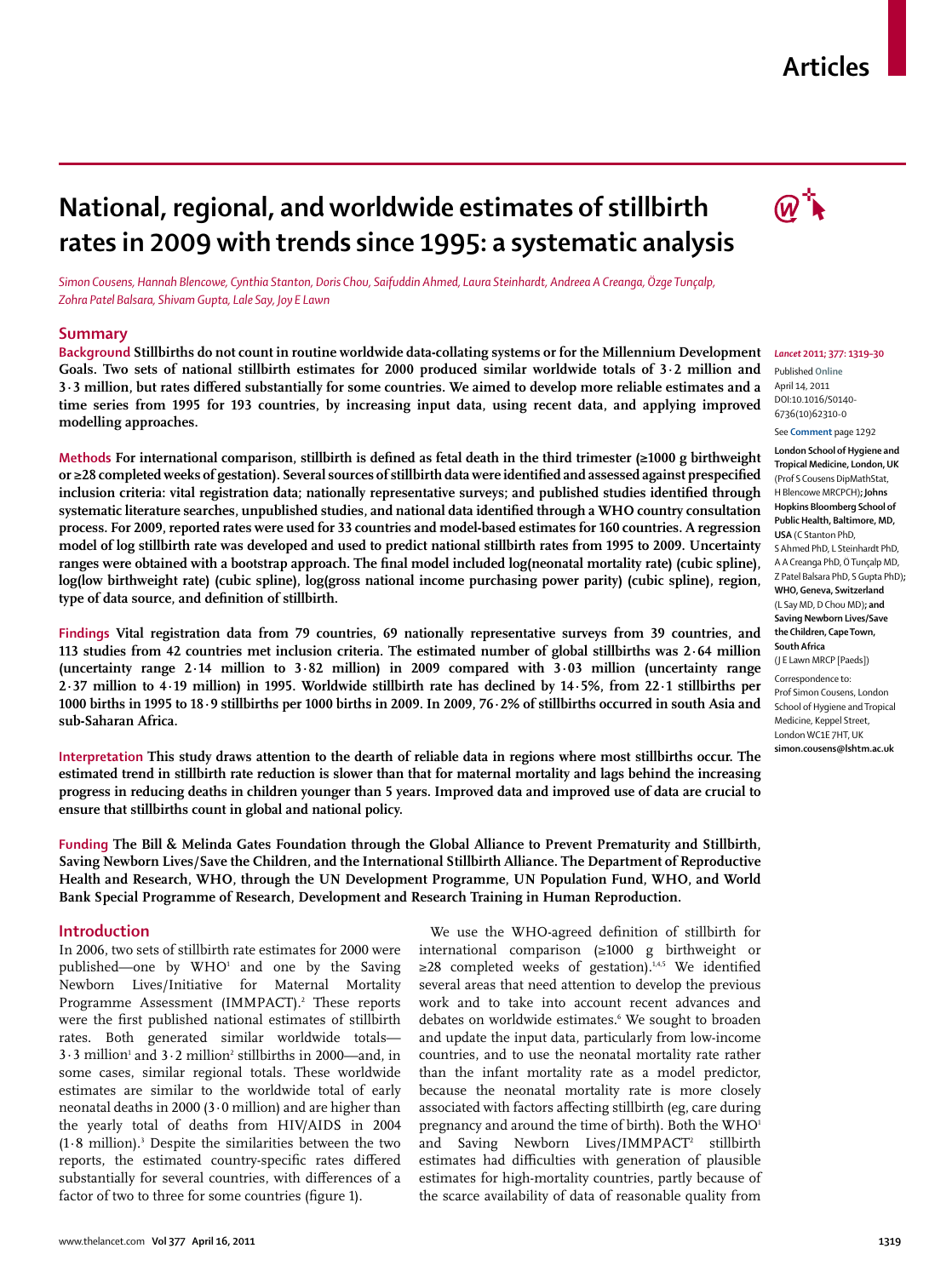

*Figure 1:* **Data from WHO1 and Saving Newborn Lives/IMMPACT2 estimates**

The red line is a 45° line indicating equality between the two sets of estimates. IMMPACT=Initiative for Maternal Mortality Programme Assessment.

For more on the **ORC Macro** see http://www. statcompiler.com sub-Saharan Africa and Asia. In response to this difficulty, both groups made post-modelling adjustments to their estimates for several countries. We estimate that these adjustments resulted in increases in the estimated number of worldwide stillbirths of 565000 (WHO)<sup>1</sup> and 670 000 (Saving Newborn Lives/IMMPACT),<sup>2</sup> which is equivalent to increases of 17% and 21%, respectively, in the worldwide number of stillbirths. In this new exercise undertaken jointly with WHO, we aimed to avoid such adjustments to the estimates.

In this Article, we estimate national, regional, and worldwide stillbirth rates and numbers for 193 countries in 2009, retrospectively estimating to 1995 using the same model, and we provide a quantitative assessment of the uncertainty of these estimates. We also present detailed individual-country rates for 2008 for ease of comparison with existing data on neonatal and maternal mortality rates.

# **Methods**

## **Data inputs**

The input dataset was compiled from three sources. First, data from countries with vital registration systems that report stillbirths, or with specific perinatal mortality reporting systems, were identified; if the data were available, these were accessed and assessed for inclusion. We accessed data from national stillbirth registries, including Euro-Peristat and national statistical websites.<sup>7-12</sup> Additionally, the International Stillbirth Alliance requested data based on the international comparison definition for the most recent year from national stillbirth surveillance experts on their member list.

Second, data from demographic and health surveys (DHS) and reproductive health surveys were compiled directly from the ORC Macro website, and by use of data from the contraceptive calendar in the women's questionnaire. The contraceptive calendar documents women's monthly pregnancy and contraceptive use status for the 60 months before the interview.13 For the surveys that did not provide stillbirth rate but had contraceptive calendar data, we undertook a special analysis to estimate stillbirth rate, defining the rate as the number of pregnancy losses during or after the seventh month of pregnancy for the 5 years preceding the interview, divided by the sum of livebirths and late pregnancy losses in the same period.

Third, the Saving Newborn Lives/IMMPACT study undertook systematic searches up to June, 2003.<sup>2</sup> We repeated these searches from June, 2003, to Septem ber, 2010, using the same key terms in all languages and in several databases, including PubMed, Popline, Latin American and Caribbean Health Science (LILACS), Embase, Web of Science, Cumulative Index to Nursing and Allied Health (CINAHL), and WHO regional databases (Eastern Mediterranean Regional Office [EMRO] Index Medicus, African Index Medicus, Pan American Health Organization [PAHO] Latin America and Caribbean Virtual Health Library, South East Asian Region [SEARO] Index Medicus, and Western Pacific Region [WPRO] Index Medicus). Search terms used included multiple variants of stillbirth and perinatal mortality and Medical Subject Headings terms when available. Data from sources meeting the inclusion criteria were combined with those from the earlier Saving Newborn Lives/IMMPACT exercise<sup>2</sup> after checking for and removing any datapoints before 1995 and any duplicate records.

As the final step in the data-gathering process, the data sources together with the preliminary estimates were circulated to member states of WHO as part of the country consultation. Countries were asked to review the preliminary estimates and datapoints, and provide any relevant additional data, including unpublished data sources. All national statistical databases linked to the UN were searched for stillbirth data. This step led to three times as much vital registration data to be assessed because these data have not been routinely collected before by WHO.

# **Inclusion and exclusion criteria and duplicates**

Reported data were used as the national estimate for 2009 if the national vital registration or surveillance system had a high capture of stillbirths (defined as countries with vital registration data of acceptable quality for maternal mortality ratio reporting), $14$  if data for the stillbirth rate were available (international comparison definition of ≥1000 g birthweight or ≥28 completed weeks of gestation), and if data were available for stillbirth rate for any year from 2007 to 2009.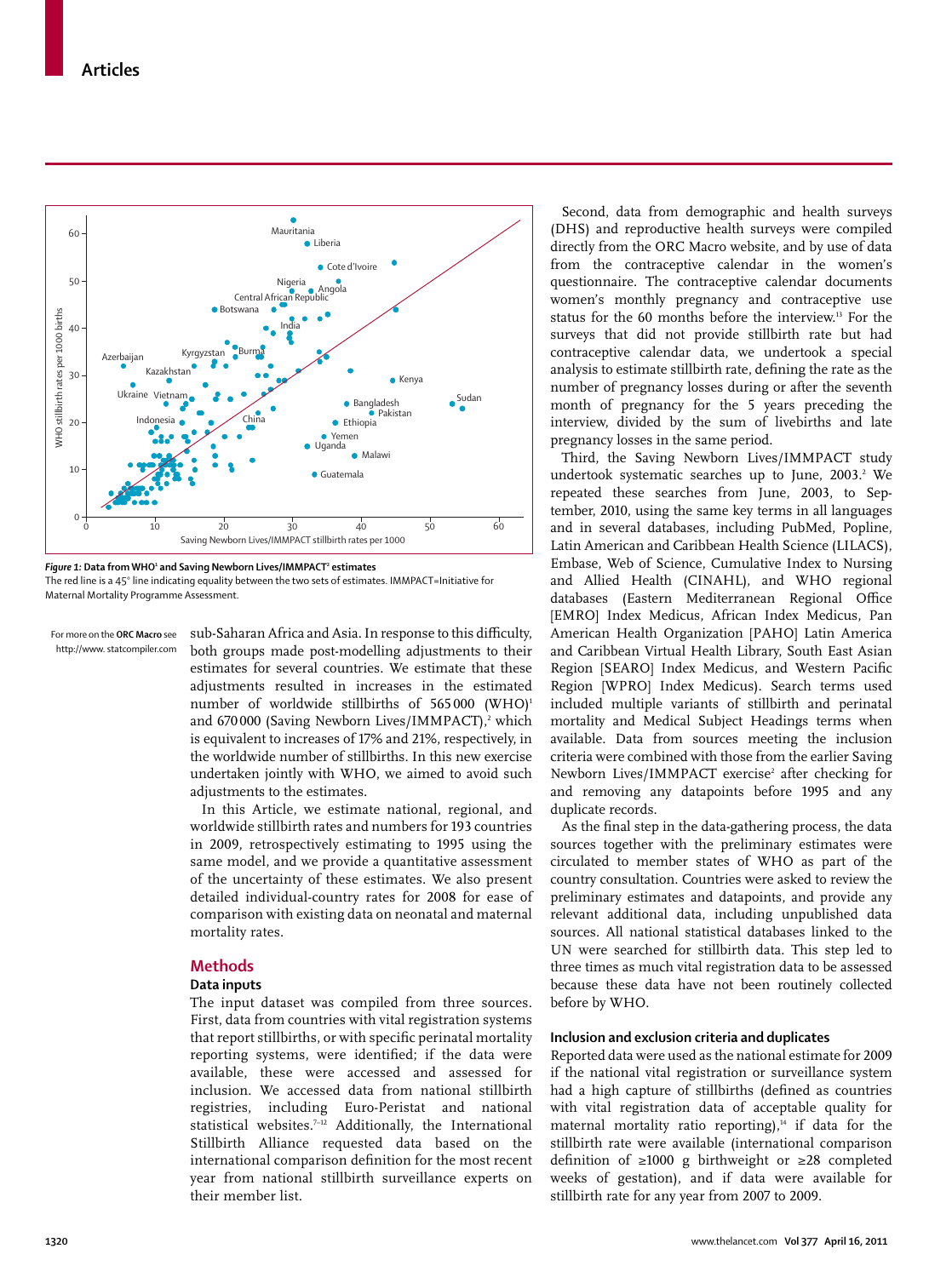We assessed studies for whether the reported data included more than ten stillbirths and whether a stillbirth rate was given or could be calculated. We applied inclusion criteria, consistent with the previous criteria for Saving Newborn Lives/IMMPACT.<sup>2</sup> Although we aimed to estimate stillbirth rate with the international



### *Figure 2:* **Search strategy and selection process**

Studied period was 1995–2010. Some countries have more than one datapoint. \*Health facility minimal bias: data from sites with more than 90% institutional births. †Health facility data with probable bias: data from sites with low institutional birth rates.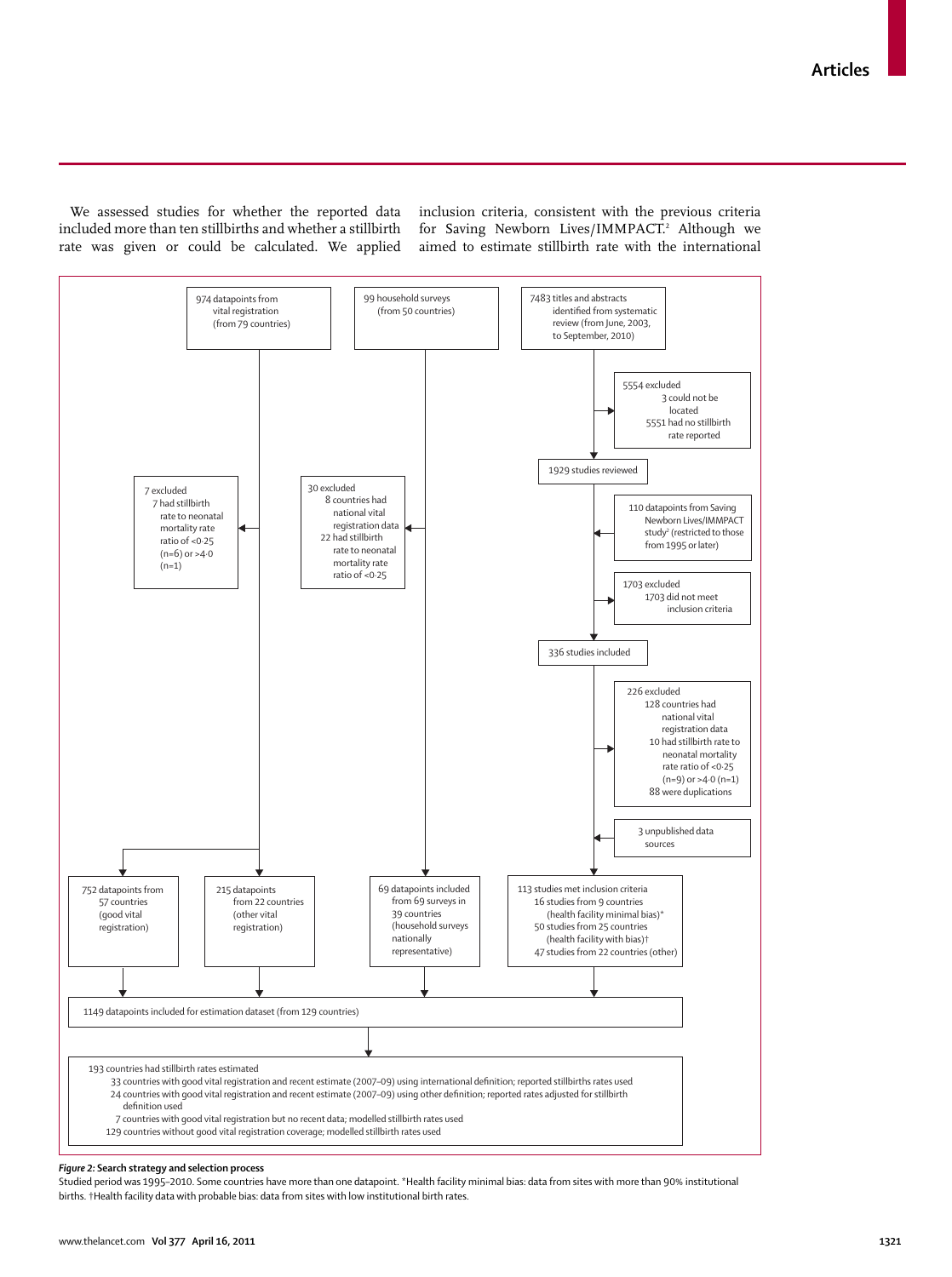|                                              | Median<br>reference year | Data source                                              |                                        |                                   |                                |                | <b>Total number</b><br>of datapoints |
|----------------------------------------------|--------------------------|----------------------------------------------------------|----------------------------------------|-----------------------------------|--------------------------------|----------------|--------------------------------------|
|                                              |                          | Vital registration<br>or national<br>stillbirth registry | Nationally<br>representative<br>survey | Health facility<br>(minimal bias) | Health facility<br>(with bias) |                |                                      |
| Developed countries                          | 2002                     | 525                                                      | $\mathbf{0}$                           | $\overline{2}$                    | $\mathbf{0}$                   | $\mathbf{0}$   | 527                                  |
| Commonwealth of Independent<br><b>States</b> | 2001                     | 170                                                      | $\overline{7}$                         | $\mathbf 0$                       | $\mathbf 0$                    | $\mathbf 0$    | 177                                  |
| East Asia                                    | 1999                     | 3                                                        | $\mathbf{0}$                           | $\mathbf{1}$                      | $\mathbf{1}$                   | $\overline{2}$ | $\overline{7}$                       |
| Latin America and the Caribbean              | 2002                     | 135                                                      | 11                                     | 5                                 | $\overline{4}$                 | $\mathbf 0$    | 155                                  |
| North Africa                                 | 2000                     | $\mathbf{0}$                                             | $\overline{4}$                         | $\mathbf{0}$                      | $\mathbf{0}$                   | $\overline{2}$ | 6                                    |
| Oceania                                      | 1996                     | $\mathbf 0$                                              | $\mathbf 0$                            | $\mathbf 0$                       | $\mathbf{1}$                   | $\mathbf 0$    | $\mathbf{1}$                         |
| South Asia                                   | 2003                     | 11                                                       | 9                                      | $\mathbf{0}$                      | 20                             | 19             | 59                                   |
| Southeast Asia                               | 2001                     | 30                                                       | 6                                      | 3                                 | $\overline{2}$                 | $\overline{2}$ | 43                                   |
| Sub-Saharan Africa                           | 2002                     | 29                                                       | 26                                     | 3                                 | 18                             | 20             | 96                                   |
| West Asia                                    | 2002                     | 64                                                       | 6                                      | $\overline{\phantom{a}}$          | $\overline{4}$                 | $\overline{2}$ | 78                                   |
| Total (all countries)                        | 2001                     | 967                                                      | 69                                     | 16                                | 50                             | 47             | 1149                                 |

 $F$ or a **list of countries by region** see http://mdgs.un.org/unsd/ mdg/Host.aspx?Content=Data/ RegionalGroupings.htm

stillbirth definition of fetal death, we also included data using other definitions (eg,  $\geq 500$  g birthweight) and sought to account for the difference in definitions in the modelling. We included only data that had a midpoint of data collection of 1995 or later. We included both population-based and facility-based data, but excluded facility data from specialised service reports (eg, for diabetes, hypertension, intrauterine growth restriction, or specific subpopulations or ethnic groups). We excluded duplicate publications of the same data. As in the report by Saving Newborn Lives/IMMPACT, we included data from health facilities with potential for selection bias and took account of this bias in the modelling process.

For all three data types we plotted the stillbirth rate against neonatal mortality rate for input data, and excluded outlying datapoints with a ratio of stillbirth rate to neonatal mortality rate of less than  $0.25$  or greater than 4·0. The neonatal mortality rate used was from the dataset in which these data were available; if unavailable, the data were derived from the WHO neonatal mortality rate time series<sup>15</sup> for the relevant country and year for the input data. The final included input dataset is shown in webappendix pp 1–43.

See **Online** for webappendix

# **Predictor variables for model input**

Covariate data belonging to the following categories were compiled for each stillbirth rate record in the input dataset: (1) stillbirth input data and study characteristics (stillbirth definition used, type of data source, reference year of the stillbirth rate estimate, and source population [urban *vs* rural *vs* mixed]); (2) perinatal outcome indicators (neonatal mortality rate<sup>15</sup> and low birthweight rate<sup>16</sup>); (3) health-service-related indicators (percentage of antenatal care coverage and skilled attendance at birth); $v$  and (4) socioeconomic and development indicators (Millennium Development Goal [MDG] region, gross national income purchasing parity power [GNI PPP] per person based on purchasing parity power in current international dollars, total fertility rate, and female literacy rate).<sup>17</sup> We compared the results obtained when using the neonatal mortality rate estimates by WHO and estimates produced by the Institute for Health Metrics and Evaluation.<sup>18</sup>

For subnational datapoints, we used study-level covariates when available, then subnational covariates and, finally national-level covariates. When data were unavailable for the year of study, the figure from the closest year was used. Many additional variables that were specific to the study populations were abstracted during the literature review, but were only available for a few datapoints in the dataset, and, therefore, are not suitable for modelling. Data for early neonatal mortality, syphilis, malaria, consanguinity, and caesarean section were not available for the reference years needed for use with the estimation dataset or for 2009 (for prediction purposes) for all countries. All variables, other than those indicative of study characteristics, were identified for the country and year of the study.

# **Model fi tting**

All statistical analyses were done with Stata (version 11). We developed a predictive statistical model for stillbirth rates. We modelled the natural logarithm of the stillbirth rate as the outcome variable. All models were fitted with restricted maximum likelihood estimation and included a country-level random effect. We modelled the association between the outcome and potential continuous predictors by use of restricted cubic splines with three knots located at the 10th, 50th, and 90th centiles of the covariate distribution for countries outside the MDG developed region to ensure a reasonable spread of the knots across the different covariates. Continuous covariates investigated as potential predictors were logs of neonatal mortality rate, GNI PPP, low birthweight rate, skilled birth attendance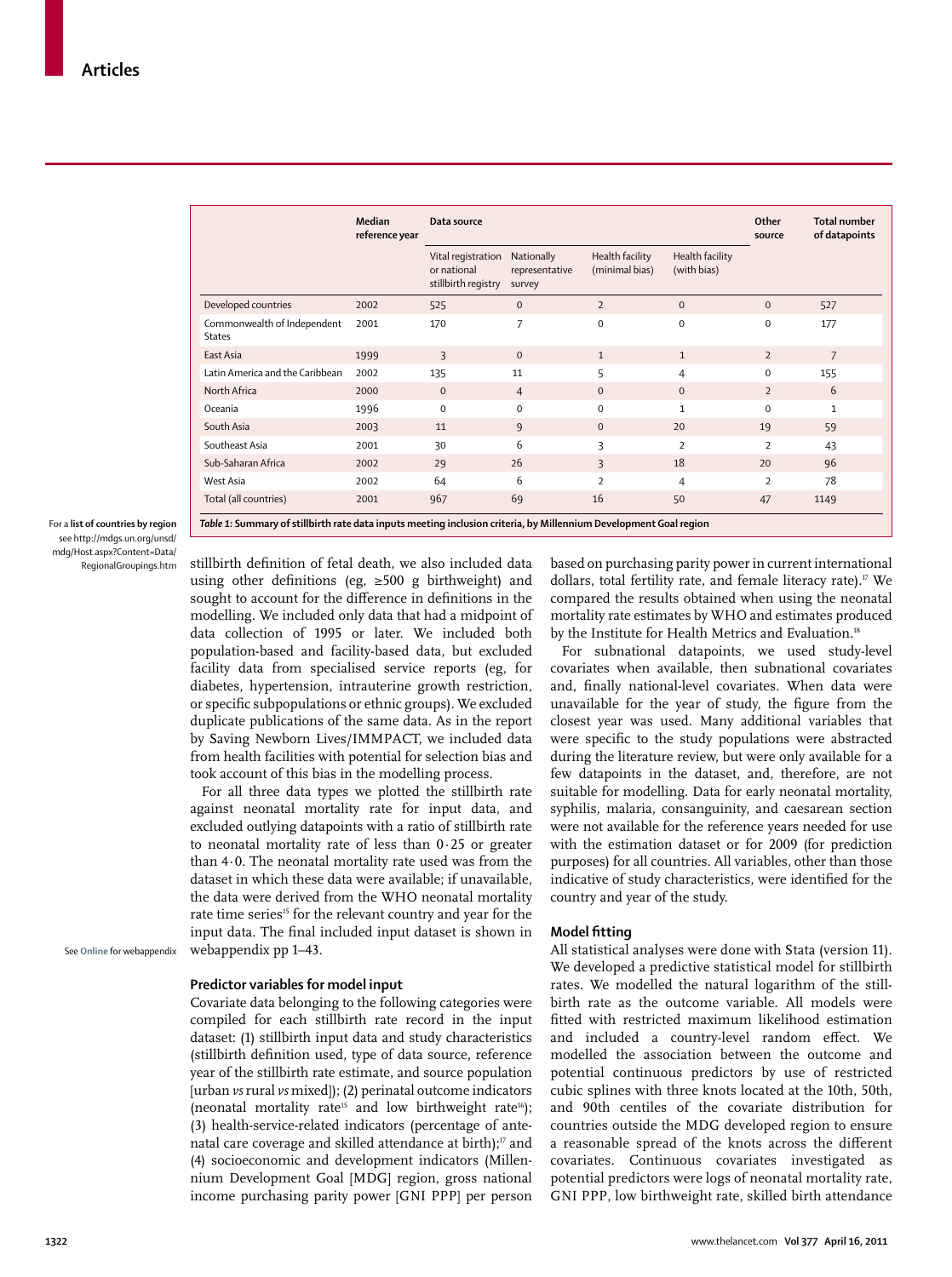**Articles**

rate, antenatal care coverage rate, total fertility rate, and female literacy rate. Inspection of a scatterplot of stillbirth rate versus low birthweight rate indicated that there was no clear association between stillbirth rate and low birthweight rate in countries in the MDG developed countries region in which caesarean section rates are high. Therefore, we chose to assume no predictable association between stillbirth rate and low birthweight rate in countries in this region, but we did assume an association between stillbirth rate and low birthweight rate in countries outside this region.

We also investigated the following categorical predictors: type of data source (health facility data from sites with >90% institutional births, referred to here as health facility datapoints with probable minimal bias, health facility data with probable bias [ie, from sites with low institutional birth rates], DHS or other nationally representative survey, vital registration data and stillbirth registry data from countries with good vital registration, vital registration data and stillbirth registry data from countries without good vital registration, or other); stillbirth definition used (≥500 g birthweight; ≥1000 g birthweight or ≥28 weeks of gestation; other); source population (urban, rural, mixed, or unreported); and region (based on MDG regions: low mortality [developed], high mortality [sub-Saharan Africa and south Asia], and intermediate mortality [other regions]). Variables were retained in the model if there was evidence of predictive value after taking into account the other variables in the model  $(p<0.10)$ . For the 129 countries contributing data to the input dataset, the best linear unbiased prediction of the country-specific random effect was obtained.

The following variables were retained for prediction purposes in the model: log(neonatal mortality rate) (cubic spline), log(low birthweight rate) (cubic spline), log(GNI PPP) (cubic spline), type of data source (categorical variable, six categories), definition of stillbirth used (categorical variable, three categories), and region (categorical variable, three categories). Webappendix p 44 provides the full model equation.

# **Stillbirth rate prediction**

For 33 countries that met our inclusion criteria for data reliability, timeliness, and definition, we used the reported rates without adjustment. For the remaining 160 countries, we estimated the stillbirth rate as follows. The parameter estimates from the final model were used for country-level covariate data for 1995, 2000, 2005, and 2009 to predict the logarithm of the stillbirth rate for each of the 193 countries for these years, with vital registration as the gold standard for low-mortality countries and health facility data with likely minimal bias as the gold standard for high-mortality countries. For countries with data in the estimation dataset, the best linear unbiased prediction of the country-specific random effect was included in the prediction of the log(stillbirth rate). For countries with no data in the estimation dataset,



*Figure 3:* **Association between stillbirth rate with restricted cubic splines and predictor variables**

(A) Against neonatal mortality rate per 1000 livebirths. (B) Against low birthweight rate per 1000 livebirths. (C) Against gross national income (purchasing power parity) per person. For high-income countries, the relation between stillbirth rate and low birthweight is assumed to be constant because the variation in stillbirth rate is so small that a meaningful association cannot be established. MDG=Millennium Development Goal.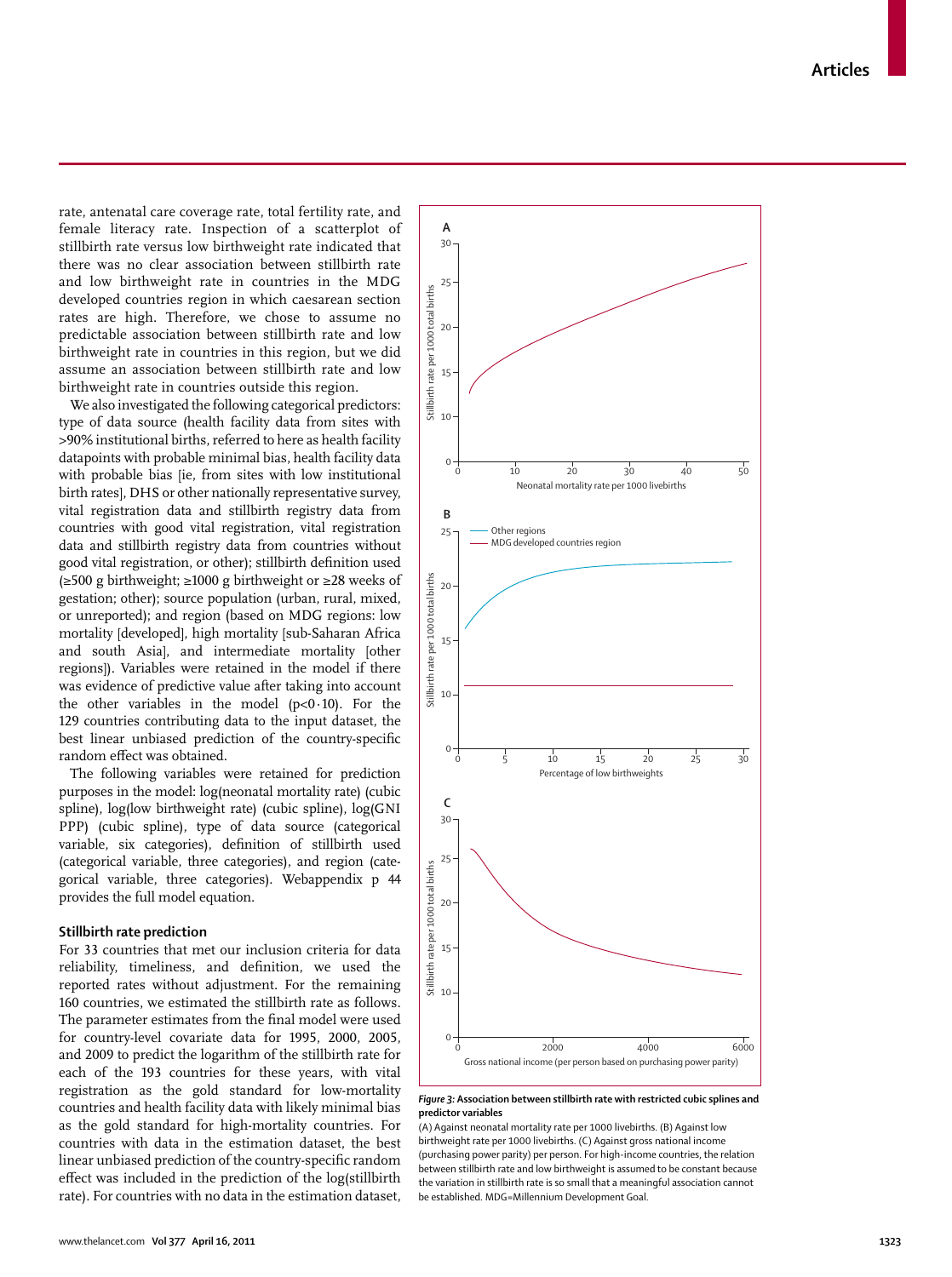|                                                                                              | Risk ratio (95% CI) |
|----------------------------------------------------------------------------------------------|---------------------|
| Data source                                                                                  |                     |
| Health facility data with minimal bias*                                                      | $1-00$              |
| Health facility data with bias                                                               | $1.08(0.92 - 1.26)$ |
| DHS or other retrospective survey                                                            | $0.65(0.55 - 0.76)$ |
| Good vital registration or national<br>stillbirth registry*                                  | $0.70(0.57-0.84)$   |
| Poor vital registration                                                                      | $0.62(0.54 - 0.72)$ |
| Definition of stillbirth used                                                                |                     |
| >500 g birthweight                                                                           | 1.00                |
| >1000 g birthweight*                                                                         | $0.68(0.63 - 0.73)$ |
| Other definition                                                                             | $0.85(0.78-0.92)$   |
| Region                                                                                       |                     |
| High-income country*                                                                         | 1.00                |
| Other                                                                                        | $1.01(0.33 - 0.83)$ |
| South Asia and sub-Saharan Africa                                                            | $0.71(0.44 - 1.15)$ |
| DHC - dans a shekalata ang dilaga kalendar Athaltasa sa sa sa sa sa sa sa difaso ng ditatang |                     |

DHS=demographic and health survey. \*Indicates categories used for prediction purposes as the baseline.

*Table 2:* **Risk ratio estimates for categorical variables predictive of stillbirth rates**

the random effect was assumed to be zero. The predicted log(stillbirth rate) for each country was then combined with the estimated number of livebirths in that country to obtain the estimated number of stillbirths.

For our main analysis, we used the most recent neonatal mortality rate time series from WHO<sup>15</sup> (February, 2011), but undertook a sensitivity analysis to study whether the neonatal mortality rate estimates produced by the Institute for Health Metrics and Evaluation<sup>18</sup> materially changed the estimated stillbirth results.

# **Uncertainty estimation**

Estimates of uncertainty were generated by drawing 1000 bootstrap samples from the estimation dataset and repeating the estimation steps for each sample.19 We used the stillbirth rate parameter estimates for each sample, including the estimate of the country-specific random effect, to generate a new set of predictions (including predictions for both urban and rural populations in countries with moderate or high neonatal mortality). For countries not included in the bootstrap sample, and therefore without an estimate of the country-specific random effect, we randomly generated a country-specific effect by use of the estimated between-country SD derived from the bootstrap sample. We thus assumed that the random effects for these countries had the same distribution as the random effects for the countries in the bootstrap sample. To obtain worldwide and regional level estimates of uncertainty, we summed the data at worldwide or regional level for each bootstrap prediction run and used the 2·5th and 97·5th centiles of the resulting distributions around the estimated number of stillbirths by country. Because about 50% of countries had a country-specific random effect generated at random for each bootstrap prediction, some of which were positive and others negative, the relative uncertainty at the regional and worldwide level tends to be less than that at the individual country level.

For countries with good vital registration and with data on reported rates using the correct definition, we assumed that the standard error of the reported number of stillbirths was the square root of the reported number (ie, to follow a Poisson distribution).

# **Role of the funding source**

The sponsors of the study had no role in study design, data collection, data analysis, data interpretation, or writing of the report. SC and JEL had full access to all the data in the study and had final responsibility for the decision to submit for publication.

# **Results**

The final dataset used (figure 2) comprised 1149 datapoints for stillbirth rate, after exclusion of 39 datapoints as implausible outliers (37 with a stillbirth rate to neonatal mortality rate ratio of <0.25, and two with a stillbirth rate to neonatal mortality rate ratio of  $>4.0$ ). 527 datapoints (45·9%), with a median reference year of 2002 were from countries in regions of low neonatal mortality; 467 datapoints (40·6%; 2002) were from countries in regions of moderate neonatal mortality; and 155 datapoints (13·5%; 2002), were from countries in regions of high neonatal mortality (table 1).

Most datapoints were from vital registration systems or national stillbirth registries, including Euro-Peristat and the Council of Europe (84·2%). 6·0% were from nationally representative surveys, mainly DHS; 1·4% were derived from hospital-based studies in settings with high institutional birth rates (assumed to provide unbiased estimates of the population stillbirth rate), and 4·3% were from hospital-based studies in settings with low institutional birth rates (likely to overestimate stillbirth rates). The remaining 4·1% was predominantly, but not exclusively, from population-based, subnational studies (table 1; webappendix pp 1–43).

The high-mortality regions had fewer high-quality datapoints than did the low-mortality regions. For example, there were only three facility-based studies with likely minimal bias and five vital registration datapoints with good coverage (from Mauritius) available from countries in the high-mortality regions (sub-Saharan Africa and south Asia).

Figure 3 shows the modelled association between stillbirth rate and neonatal mortality rate  $(p<0.0001)$ , low birthweight rate ( $p=0.0004$ ), and GNI PPP ( $p<0.0001$ ). The stillbirth rate is predicted to increase steadily with increasing neonatal mortality rate, to increase rapidly in low-income and middle-income countries with increasing low birthweight rate up to about 10% and more slowly thereafter, and to decrease steadily with increasing GNI PPP.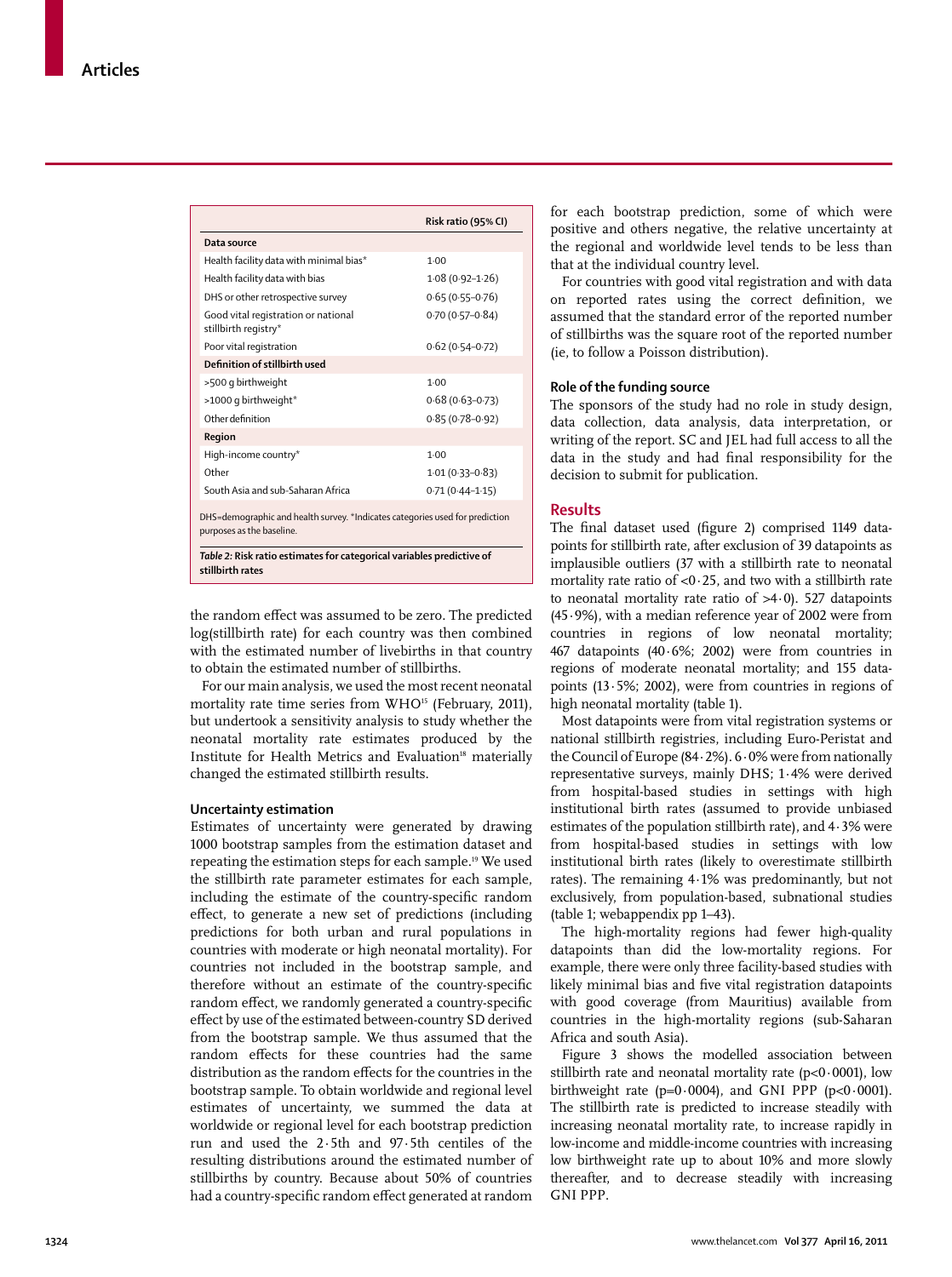**Articles**

Categorical variables for which there was evidence of predictive value and which were therefore retained in the model were: data source ( $p<0.0001$ ), stillbirth definition ( $p<0.0001$ ), and region ( $p=0.001$ ). Table 2 shows the estimated risk ratios associated with these categorical variables. Compared with data from health facilities thought to have little bias (ie, >90% facility births), facility-based data subject to bias tended to overestimate stillbirth rate as expected (by about 10%), whereas other data sources tended to produce lower estimates of the stillbirth rate. In particular, DHS and other nationally representative datasets based on retrospective data collection produced estimated stillbirth rates 35% below those from facility-based studies with minimal bias.

Regression diagnostic plots (figure 4) suggest that the model fits the data well (overall  $R^2=0.81$ ). Both the estimates of the country-specific random effects (SD  $0.25$ , figure 4B) and the residuals for the individual datapoints included in the estimation step (SD  $0.22$ , figure 4C) seem to be approximately normally distributed.

Table 3 summarises the distributions of births and stillbirths at the regional and worldwide level (for individual country findings for 2008 and 2009 see webappendix pp 45–55). The total predicted number of stillbirths in 2009 was 2·64 million (uncertainty range 2·14 million to 3·82 million), corresponding to a worldwide average stillbirth rate of 18·9 per 1000 births (uncertainty range 15·2–27·3 stillbirths per 1000 births). The estimated rate in 1995 was 22·1 per 1000 births (worldwide total 3·03 million, uncertainty range 2·37 million to 4·19 million stillbirths). These estimates suggest a 14·5% decline in the worldwide stillbirth rate over that period. However, there is major variation in the estimated declines by region. East Asia, dominated by China, is estimated to have had a 47·5% decline in the stillbirth rate between 1995 and 2009. The smallest percentage declines (<10%) were in Oceania and sub-Saharan Africa. China, Bangladesh, and India, were estimated to have had almost 400 000 fewer stillbirths in total in 2009 than in 1995.

The regions with the highest stillbirth rates in 2009 were in south Asia and sub-Saharan Africa (table 4, webappendix pp 54–55). At a national level, the lowest stillbirth rates (all reported) were in Finland and Singapore (both 2·0 per 1000 births) and in Denmark and Norway (both  $2 \cdot 2$  per 1000 births). The five countries with the highest rates (all estimated) were Pakistan (47 per 1000 births), Nigeria (42 per 1000 births), Bangladesh (36 per 1000 births), Djibouti (34 per 1000 births), and Senegal (34 per 1000 births). Ten countries (India, Pakistan, Nigeria, China, Bangladesh, Democratic Republic of the Congo, Ethiopia, Indonesia, Tanzania, and Afghanistan), which contribute 54% of total worldwide births, accounted for 67% of all stillbirths  $(1.76 \text{ million}).$ 

There was no evidence of a systematic difference between the modelled estimated stillbirth rate for 2009 and the nationally reported rate in the 33 countries where



*Figure 4:* **Diagnostic plots for the stillbirth prediction regression model** (A) Observed log(SBR) plotted against log(SBR) predicted by the model. (B) Distribution of estimated country-level random effects. (C) Distribution of individual datapoint residuals. SBR=stillbirth rate.

nationally reported rates were available for stillbirths of more than 1000 g birthweight or at least 28 weeks' gestation between 2007 and 2009, and of acceptable quality of data for maternal mortality ratio14 (paired *t* test  $p=0.87$ ). The median difference between estimated and reported rates was  $2.9\%$  (IQR  $-10.0$  to  $11.5$ ; table 4).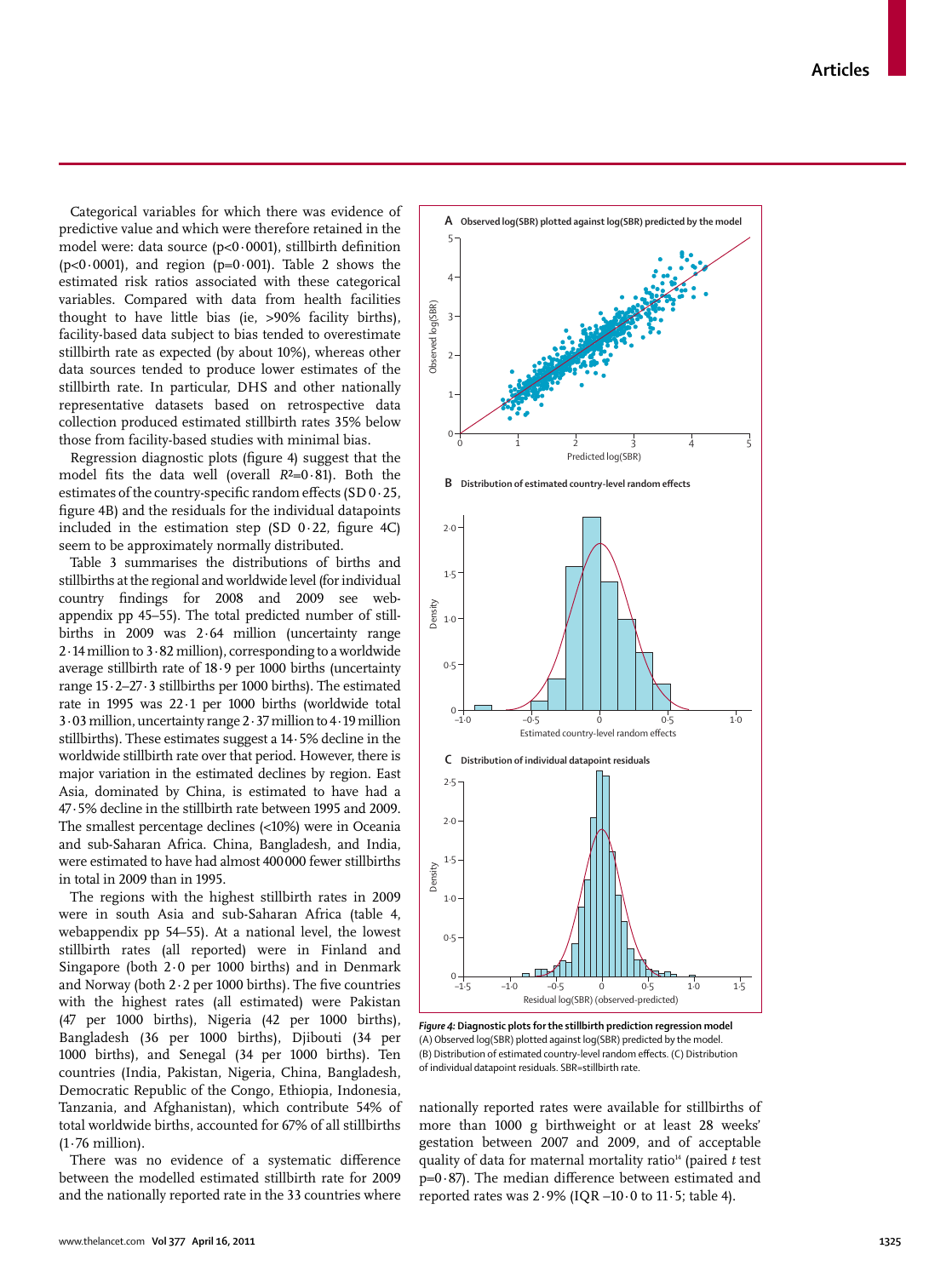|                                    | 1995                              |                                                     |                                                                              |                                   | 2009                                                |                                                                              |        |  |
|------------------------------------|-----------------------------------|-----------------------------------------------------|------------------------------------------------------------------------------|-----------------------------------|-----------------------------------------------------|------------------------------------------------------------------------------|--------|--|
|                                    | Number<br>of births<br>(millions) | Number of stillbirths<br>(1000s; uncertainty range) | Stillbirth rate per 1000 total<br>births (relative uncertainty<br>range [%]) | Number<br>of births<br>(millions) | Number of stillbirths<br>(1000s; uncertainty range) | Stillbirth rate per 1000 total<br>births (relative uncertainty range<br>[%]) |        |  |
| High-income<br>region              | 11.7                              | 45.8 (45.1 to 48.7)                                 | $3.9$ ( $-1.6$ to $6.3$ )                                                    | $11-7$                            | 36.4 (35.7 to 38.0)                                 | $3.1$ (-2.0 to 4.5)                                                          | 20.3%  |  |
| Eurasia<br>(CIS in Asia)           | $1-7$                             | 17.9 (15.8 to 24.9)                                 | 10.5 (-11.8 to 39.0)                                                         | 1.6                               | 13.8 (12.3 to 19.0)                                 | 8.8 (-11.0 to 37.5)                                                          | 16.0%  |  |
| Eurasia<br>(CIS in Europe)         | 2.1                               | 22.8 (21.0 to 31.6)                                 | 10.9 (-8.1 to 38.2)                                                          | 2.2                               | 19.7 (17.5 to 24.7)                                 | 9.0 (-11.1 to 25.3)                                                          | 17.6%  |  |
| East Asia                          | 22.4                              | 414.3 (280.0 to 636.7)                              | 18.5 (-32.4 to 53.7)                                                         | $19-4$                            | 188.5 (131.1 to 294.4)                              | 9.7 (-30.4 to 56.2)                                                          | 47.5%  |  |
| Latin America and<br>the Caribbean | $11-7$                            | 141.9 (119.8 to 178.1)                              | $12.1$ (-15.6 to 25.5)                                                       | $11-2$                            | 97.1 (82.6 to 122.7)                                | 8.7 (-14.9 to 26.4)                                                          | 28.0%  |  |
| North Africa                       | 3.5                               | 61.8 (46.0 to 93.5)                                 | 17.7 (-25.5 to 51.4)                                                         | 3.8                               | 51.3 (40.2 to 77.6)                                 | 13.6 (-21.8 to 51.1)                                                         | 22.92% |  |
| Oceania                            | 0.2                               | 3.7 (2.7 to 7.3)                                    | 15.8 (-27.1 to 96.9)                                                         | 0.3                               | $3.9(2.8 \text{ to } 7.6)$                          | 14.5 (-28.6 to 96.1)                                                         | 8.0%   |  |
| South Asia                         | 41.3                              | 1248-4 (920-7 to 1912-2)                            | 30.2 (-26.2 to 53.2)                                                         | $40-5$                            | 1080-3 (855-8 to 1651-2)                            | 26.7 (-20.8 to 52.9)                                                         | 11.7%  |  |
| Southeast Asia                     | 11.8                              | 198.5 (154.3 to 278.6)                              | 16.8 (-22.3 to 40.3)                                                         | $11-2$                            | 156.1 (123.9 to 219.6)                              | 13.9 (-20.6 to 40.7)                                                         | 17.1%  |  |
| Sub-Saharan<br>Africa              | 26.0                              | 807.6 (593.2 to 1169.6)                             | 31.0 (-26.5 to 44.8)                                                         | 33.0                              | 934.6 (706.9 to 1406.8)                             | 28.3 (-24.4 to 50.5)                                                         | 8.7%   |  |
| West Asia                          | 4.6                               | 68.5 (50.7 to 99.8)                                 | 14.9 (-26.0 to 45.8)                                                         | 5.0                               | 60.2 (47.3 to 88.3)                                 | 12.0 (-21.4 to 46.7)                                                         | 19.2%  |  |
| Total<br>(all countries)           | 137.0                             | 3031.3 (2369.3 to 4189.6)                           | 22-1 (-21-8 to 38-2)                                                         | 139.7                             | 2642.0 (2135.0 to 3818.9)                           | 18.9 (-19.2 to 44.5)                                                         | 14.5%  |  |

*Table 3:* **Predicted stillbirth rates and totals for 1995 and 2009, by Millennium Development Goal region**

These stillbirth rate estimates are affected by the input time series for neonatal mortality. We identified no evidence of a systematic difference between the estimated stillbirth rates by use of the neonatal mortality rate time series from the Institute for Health Metrics and Evaluation<sup>18</sup> or from WHO at either a regional level (paired *t* test  $p=0.45$ ) or at country level (paired *t* test p=0·74; webappendix p 56). The estimated global total of stillbirths in 2009 was 2·68 million by use of the neonatal mortality rate time series from the Institute for Health Metrics and Evaluation, compared with 2·64 million by use of the corresponding estimates from WHO. In five countries (United Arab Emirates, Laos, Central African Republic, Côte d'Ivoire, and Moldova), the stillbirth rate estimates differed by more than 10%.

Our estimate of the worldwide number of stillbirths in 2000 was 2·8 million, lower than the previous estimates of  $3 \cdot 2$  million<sup>2</sup> and  $3 \cdot 3$  million,<sup>1</sup> but similar to the estimates generated by both of these reports before their post-modelling upward adjustments.

# **Discussion**

We estimated yearly national stillbirth rates and numbers from 1995 to 2009. The estimated number of global stillbirths was 2·64 million in 2009 compared with 3·03 million in 1995. In view of the expanded and updated input data, especially with a systematic country consultation and improved modelling, including avoidance of postmodelling adjustments in countries with high stillbirth mortality rates, these results provide more accurate and updated data than do the two previous studies to estimate the worldwide number of stillbirths in 2000 (panel). This study is the first analysis for stillbirths over time. The estimated stillbirth rate decreased by about 1·1% per year from 1995 to 2009. This estimated trend is affected by trends in the model covariates: neonatal mortality rate, low birthweight rate, and GNI PPP. This estimated rate of reduction is lower than that for mortality in children younger than 5 years  $(2.3\%$  per year),<sup>18</sup> and is similar to one of two independent estimates of the rate of reduction in maternal mortality between 1990 and 2008  $(1.3\%)$  and is lower than the other estimate  $(2.3\frac{1}{1})$ . At a regional level, our model shows little reduction in the stillbirth rate in sub-Saharan Africa, despite increasing progress in reducing deaths in children younger than 5 years.<sup>21</sup> This finding is consistent with recent analysis suggesting that there has been little reduction in maternal mortality in sub-Saharan Africa,<sup>22</sup> which might be associated with HIV infection as well as poor progress in increasing coverage of skilled birth attendance and emergency obstetric care and extremely low coverage of rural caesarean section rates.<sup>23,24</sup> The fact that neonatal mortality rate is a strong predictor of stillbirth rate in our model is understandable because many of the programmatic factors affecting these two outcomes are closely linked.25

There was no evidence of a systematic difference between the modelled estimated stillbirth rate and the nationally reported rate in the 33 countries with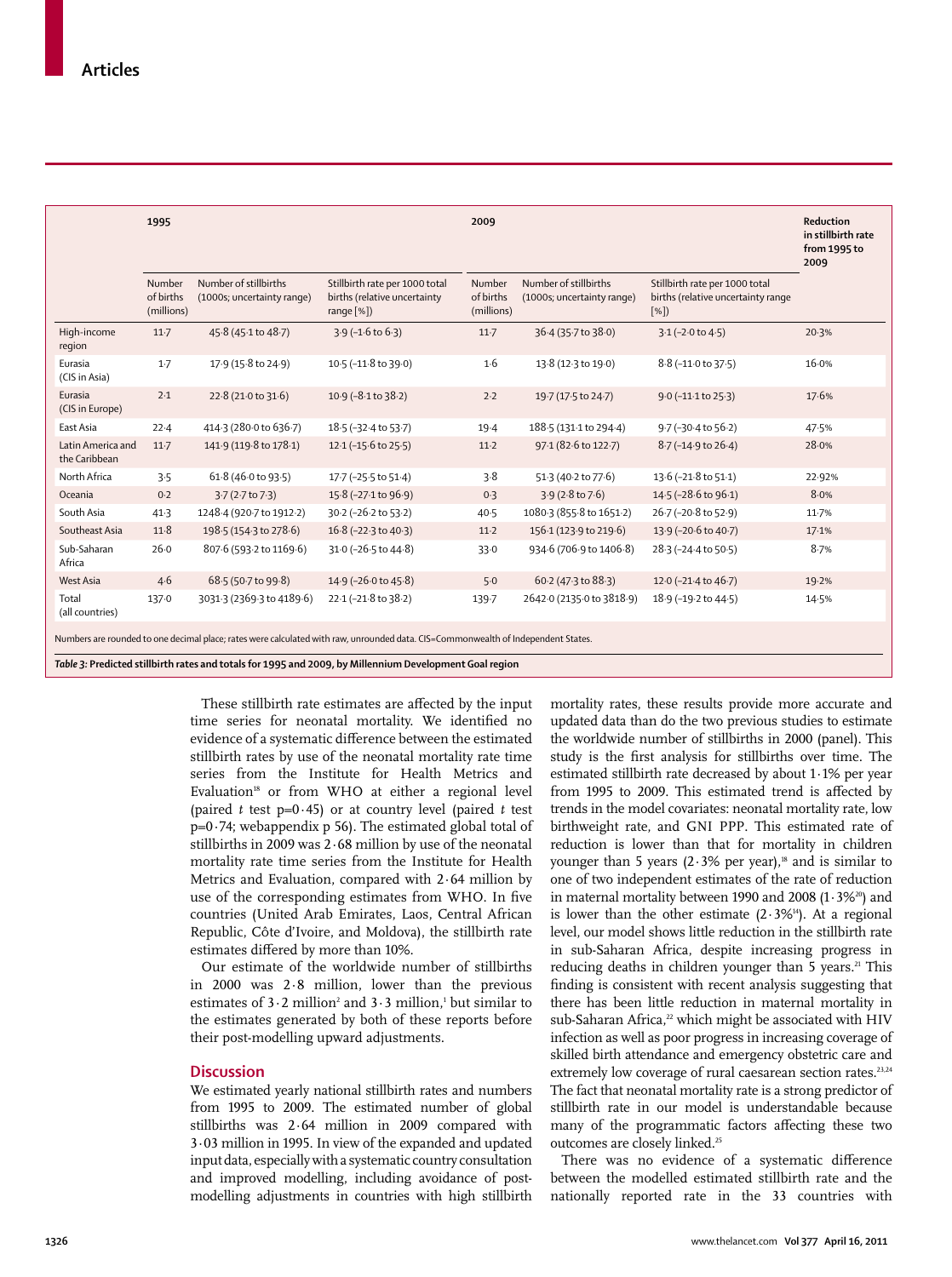|                                              | Total births Estimated | stillbirth<br>rate per<br>1000 total<br>births | <b>Estimated</b><br>number of<br>stillbirths | Reported<br>stillbirth rate per<br>1000 total births                                                                                                                                                                                                                                                      | Number of<br>stillbirths using<br>reported rates | <b>Relative difference</b><br>between<br>estimated and<br>reported rates (%) | Absolute difference<br>in number of<br>stillbirths |
|----------------------------------------------|------------------------|------------------------------------------------|----------------------------------------------|-----------------------------------------------------------------------------------------------------------------------------------------------------------------------------------------------------------------------------------------------------------------------------------------------------------|--------------------------------------------------|------------------------------------------------------------------------------|----------------------------------------------------|
| Chile                                        | 254390                 | 4.9                                            | 1250                                         | 8.9                                                                                                                                                                                                                                                                                                       | 2260                                             | $-80.1$                                                                      | $-1010$                                            |
| Slovakia                                     | 55730                  | $2-7$                                          | 150                                          | 3.7                                                                                                                                                                                                                                                                                                       | 210                                              | $-34.6$                                                                      | $-60$                                              |
| Hungary                                      | 99190                  | 3.1                                            | 310                                          | 3.8                                                                                                                                                                                                                                                                                                       | 370                                              | $-20.9$                                                                      | $-60$                                              |
| Lithuania                                    | 31700                  | 3.6                                            | 110                                          | $4-1$                                                                                                                                                                                                                                                                                                     | 130                                              | $-14.9$                                                                      | $-20$                                              |
| Estonia                                      | 16380                  | 3.3                                            | 50                                           | 3.7                                                                                                                                                                                                                                                                                                       | 60                                               | $-11.4$                                                                      | $-10$                                              |
| Canada                                       | 359280                 | $3-0$                                          | 1080                                         | 3.3                                                                                                                                                                                                                                                                                                       | 1180                                             | $-11-2$                                                                      | $-100$                                             |
| Spain                                        | 500310                 | 2.9                                            | 1450                                         | 3.2                                                                                                                                                                                                                                                                                                       | 1620                                             | $-11-2$                                                                      | $-170$                                             |
| Bulgaria                                     | 73390                  | 5.9                                            | 430                                          | 6.6                                                                                                                                                                                                                                                                                                       | 480                                              | $-11-1$                                                                      | $-50$                                              |
| Serbia                                       | 114160                 | 4.5                                            | 510                                          | 5.0                                                                                                                                                                                                                                                                                                       | 570                                              | $-10.5$                                                                      | $-60$                                              |
| New Zealand                                  | 58790                  | 3.2                                            | 190                                          | 3.5                                                                                                                                                                                                                                                                                                       | 210                                              | $-9.8$                                                                       | $-20$                                              |
| Luxembourg                                   | 5520                   | 2.8                                            | 20                                           | 3.0                                                                                                                                                                                                                                                                                                       | 20                                               | $-7.7$                                                                       | $\mathbf{O}$                                       |
| Czech Republic                               | 111330                 | 2.5                                            | 280                                          | 2.7                                                                                                                                                                                                                                                                                                       | 300                                              | $-6.8$                                                                       | $-20$                                              |
| UK                                           | 751370                 | $3-4$                                          | 2550                                         | 3.5                                                                                                                                                                                                                                                                                                       | 2630                                             | $-4.2$                                                                       | $-80$                                              |
| Austria                                      | 75970                  | 3.6                                            | 270                                          | 3.7                                                                                                                                                                                                                                                                                                       | 280                                              | $-3.4$                                                                       | $-10$                                              |
| Poland                                       | 416440                 | 3.3                                            | 1370                                         | 3.4                                                                                                                                                                                                                                                                                                       | 1420                                             | $-2.8$                                                                       | $-50$                                              |
| Sweden                                       | 108340                 | 2.7                                            | 290                                          | 2.7                                                                                                                                                                                                                                                                                                       | 300                                              | $-0.7$                                                                       | $-10$                                              |
| Finland                                      | 59540                  | 2.1                                            | 130                                          | 2.0                                                                                                                                                                                                                                                                                                       | 120                                              | 2.9                                                                          | 10                                                 |
| Israel                                       | 157310                 | 3.5                                            | 550                                          | $3-4$                                                                                                                                                                                                                                                                                                     | 530                                              | 3.8                                                                          | 20                                                 |
| Portugal                                     | 103690                 | 3.0                                            | 310                                          | 2.9                                                                                                                                                                                                                                                                                                       | 300                                              | 4.5                                                                          | 10                                                 |
| Netherlands                                  | 183490                 | 3.5                                            | 640                                          | 3.3                                                                                                                                                                                                                                                                                                       | 610                                              | 5.7                                                                          | 30                                                 |
| Romania                                      | 212800                 | 4.5                                            | 960                                          | $4-2$                                                                                                                                                                                                                                                                                                     | 890                                              | 7.6                                                                          | 70                                                 |
| Iceland                                      | 4710                   | 2.6                                            | 10                                           | 2.4                                                                                                                                                                                                                                                                                                       | 10                                               | $8-7$                                                                        | $\mathbf 0$                                        |
| Mauritius                                    | 18260                  | 9.8                                            | 180                                          | 8.9                                                                                                                                                                                                                                                                                                       | 160                                              | 9.1                                                                          | 20                                                 |
| Norway                                       | 58310                  | 2.4                                            | 140                                          | 2.2                                                                                                                                                                                                                                                                                                       | 130                                              | 9.9                                                                          | 10                                                 |
| Argentina                                    | 694740                 | 5.6                                            | 3890                                         | 5.0                                                                                                                                                                                                                                                                                                       | 3510                                             | 10.9                                                                         | 380                                                |
| Malta                                        | 3710                   | 3.6                                            | 10                                           | $3-1$                                                                                                                                                                                                                                                                                                     | 10                                               | $12 - 7$                                                                     | $\mathbf 0$                                        |
| Italy                                        | 544120                 | $3-1$                                          | 1690                                         | 2.7                                                                                                                                                                                                                                                                                                       | 1470                                             | $13-1$                                                                       | 220                                                |
| Denmark                                      | 61800                  | 2.6                                            | 160                                          | 2.2                                                                                                                                                                                                                                                                                                       | 140                                              | $16-3$                                                                       | 20                                                 |
| Australia                                    | 270360                 | 3.5                                            | 950                                          | 2.9                                                                                                                                                                                                                                                                                                       | 780                                              | $16-8$                                                                       | 170                                                |
| Croatia                                      | 42610                  | 3.6                                            | 150                                          | 3.0                                                                                                                                                                                                                                                                                                       | 130                                              | $17-1$                                                                       | 20                                                 |
| Mexico                                       | 2636110                | 5.5                                            | 14500                                        | 4.5                                                                                                                                                                                                                                                                                                       | 11940                                            | $18-1$                                                                       | 2560                                               |
| Singapore                                    | 37260                  | 2.5                                            | 90                                           | 2.0                                                                                                                                                                                                                                                                                                       | 70                                               | $18-5$                                                                       | 20                                                 |
| Colombia                                     | 715450                 | 7.8                                            | 5580                                         | 5.5                                                                                                                                                                                                                                                                                                       | 3950                                             | 29.5                                                                         | 1630                                               |
| Median difference                            | $\mathbf{r}$           | $\mathbb{R}^2$                                 | $\ddot{\phantom{a}}$                         | $\ddot{\phantom{a}}$                                                                                                                                                                                                                                                                                      | à.                                               | 2.9                                                                          | $\ddotsc$                                          |
| Total difference in<br>number of stillbirths | $\ddot{\phantom{a}}$   | $\ddotsc$                                      | $\ddotsc$                                    |                                                                                                                                                                                                                                                                                                           | $\ddot{\phantom{a}}$                             | $\ddotsc$                                                                    | 3460                                               |
| ≥28 completed weeks of gestation).           |                        |                                                |                                              | Numbers are rounded; rates were calculated with raw, unrounded data. Definition of stillbirth used was the international definition (≥1000 g birthweight or<br>Table 4: Comparison of estimated stillbirth rates for 18 countries with reported rates by use of the same definition between 2007 and 2009 |                                                  |                                                                              |                                                    |

acceptable quality for maternal mortality ratio reporting (table 4). However, Chile is noted to be an outlier, with an estimated stillbirth rate of 4·9 per 1000 births for 2009 and reported rates from 2007–09 of 8·7–8·9 per 1000 births. This estimate is, however, consistent with the rates of 4·1–4·9 reported between 1997 and 2002 with the same definition. Vital registration data, when collected and reported by gestational age or birthweight alone, underestimated the stillbirth rate in Norwegian and Australian historical data for stillbirths at 22 weeks and

older or 500 g birthweight and more by 19–30%, although in Norway once the stillbirth rate was less than five per 1000 total births, the under-reporting was reduced to about 10%.26 Thus, vital registration data cannot be thought of as an unalloyed gold standard. Comparison of the estimated trends with reported trends by country suggests that the current model's accuracy of predicting trends is close to that of the actual reported trends.<sup>27,28</sup> Furthermore, the variation in the estimated declines by region needs recognition. For example, the reduction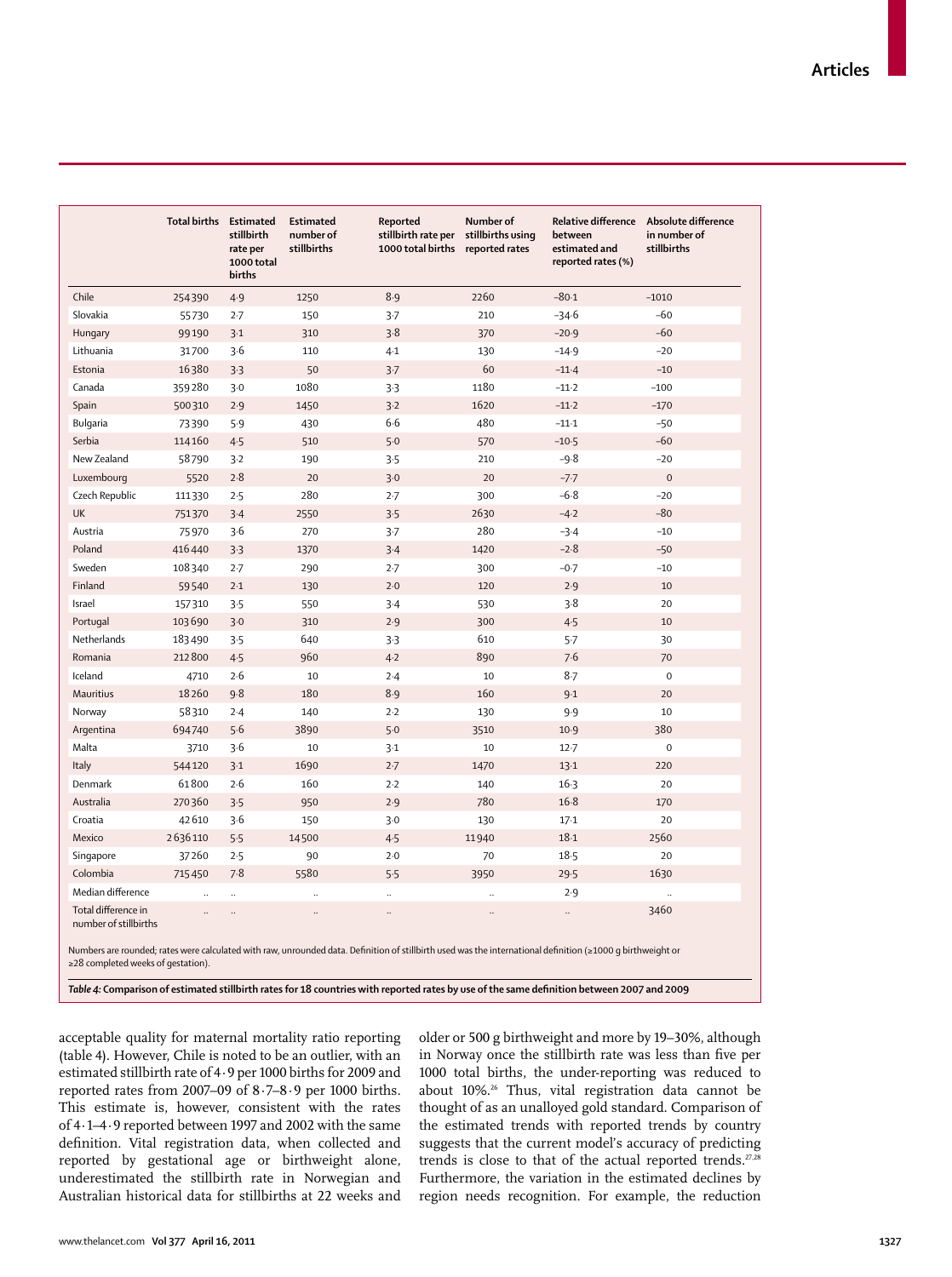## *Panel:* **Research in context**

## **Systematic review**

Stillbirths are not included in worldwide health targets and, until now, data for stillbirth rate were not routinely collected or collated by UN agencies. Two studies to estimate country-level stillbirth rates for 2000 used different methods and did not estimate trends.

Stillbirth definitions vary between countries, especially in high-income countries, with poor compliance with definitions for international reporting of late fetal death (≥1000 g birthweight or ≥28 completed weeks of gestation).

We assessed data from several sources and the following were included based on preset inclusion criteria: (1) vital registration or national surveillance systems from 79 countries, (2) nationally representative surveys from 39 countries, and (3) 113 studies from 56 countries identified through systematic reviews of published reports.

## **Interpretation**

This study advances the modelling methods for national stillbirth rates. We used the new model for 129 countries without good vital registration trend data, providing estimates (for 2009) and enabling trend assessment from 1995 to 2009.

seen in east Asia, dominated by China, is indicative of major changes in the values of model predictor variables for China: the neonatal mortality rate (down from 22·6 neonatal deaths per 1000 livebirths in 1995, to 11·4 neonatal deaths per 1000 livebirths in 2009), the low birthweight rate (down from  $9.0\%$  to 2.7%), and GNI PPP (up from about US\$1500 to about \$6000).



*Figure 5:* **Retrospective survey data for 41 countries from 76 DHS or RHS, showing ratios of stillbirth to early neonatal mortality rates according to stillbirth rate**

The expected ratio is at least 1·2 (indicated by the central horizontal line). There were four surveys for Bangladesh. DHS=demographic and health survey. RHS=reproductive health survey.

The estimated number of worldwide stillbirths in the third trimester for 2009 was 2·64 million (uncertainty range 2·14 million to 3·82 million). This number is similar to the number of early neonatal deaths in 2009 and about eight times the number of maternal deaths, and is closely linked to both these outcomes for causation and solutions.

Worldwide, third-trimester stillbirths in 1995 were estimated at 3·03 million (uncertainty range 2·37 million to 4·19 million), suggesting yearly rate of reduction of 1·1% in the stillbirth rate between 1995 and 2009. This reduction is probably associated with investments in maternal health care but is not being systematically tracked. Progress could be better assessed and accelerated with improved data and use of data.

Increasingly complex modelling even with improved transparency and country consultation as we use here, is an advance but is not the long-term solution. Leadership is needed to improve the quantity, quality, and frequency of stillbirth rate data, to collect data, and to provide yearly estimates.

The ranking of countries by stillbirth rates is affected by the number of data sources available for that country. The model predicts high stillbirth rates for some lowincome countries that provided several datapoints; for example, the datapoints for Nigeria and Pakistan enabled the calculation of a country-specific random effect, which increased the modelled estimates for these countries. Somalia and Afghanistan have none or one countryspecific datapoint, resulting in zero or small countryspecific random effects; therefore, these countries have lower stillbirth rates than those predicted for Pakistan and Nigeria. In view of the poor quality and quantity of stillbirth data available, and absence of systematic yearly collation of national data, all studies must be viewed as attempts to make the best use of deficient data. For some other mortality outcomes, worldwide estimates are based on stronger input data. For example, the dataset used by the UN to estimate child mortality rates includes only national, population-based data for child mortality for that country. In this study, no data were available at all for 64 of 193 countries, whereas for 17 countries (Afghanistan, Côte d'Ivoire, Democratic Republic of the Congo, Iran, Mauritania, Nigeria, Oman, Pakistan, Papua New Guinea, South Africa, Sudan, Thailand, Trinidad and Tobago, United Arab Emirates, Venezuela, Vietnam, Yemen), the data that were available are unlikely to be nationally representative. Given the input data, the only option is to use a statistical model to try to correct for this bias and to extrapolate to countries for which no data are available, based on a small number of predictor variables.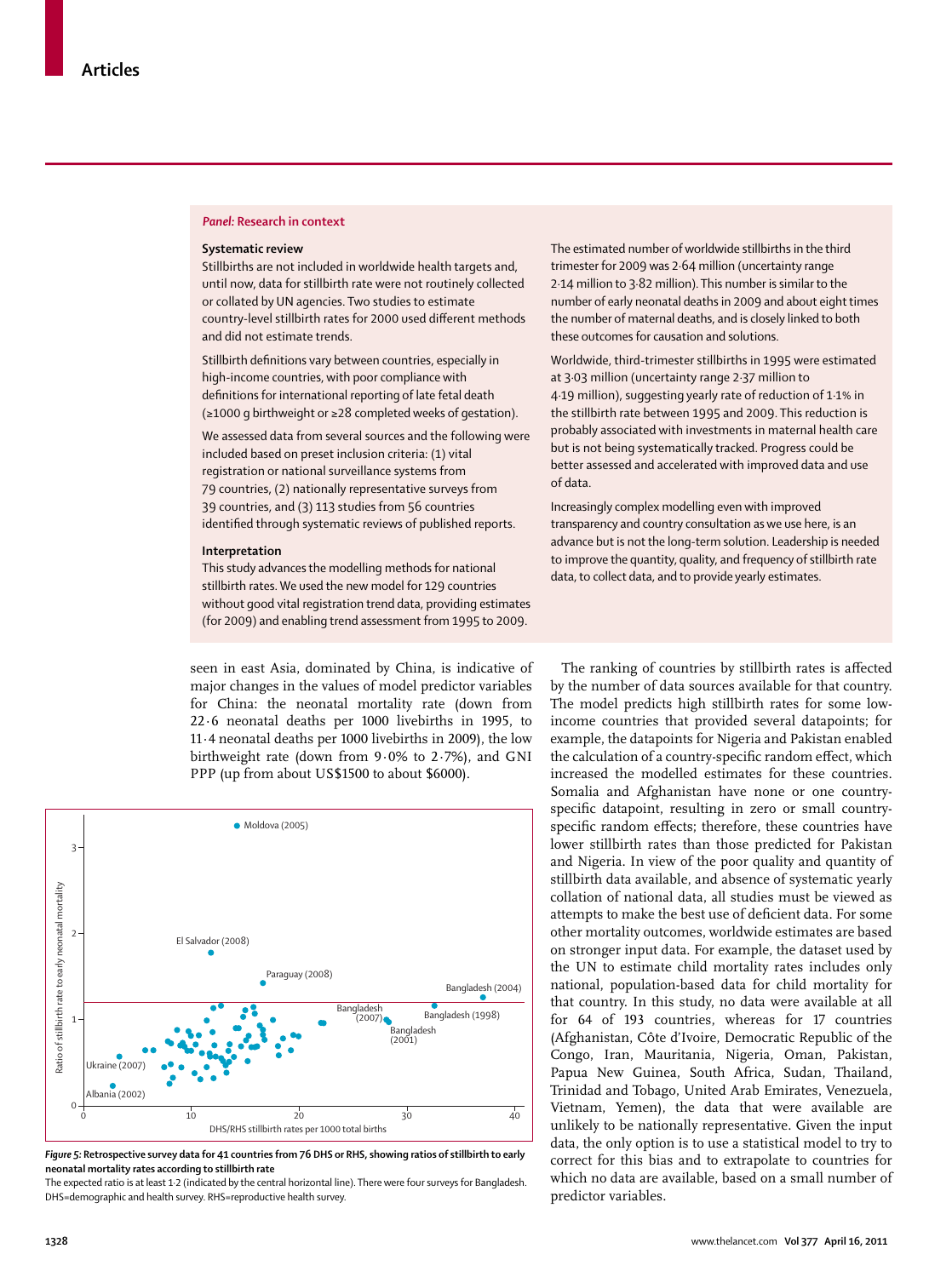National surveys, particularly the DHS, are our largest source of national population-based child mortality data. If data for stillbirth rates are to be improved, then it is essential to improve the capture of fetal deaths through DHS and to consider refinements to UNICEF's multiple indicator cluster surveys, such as use of a livebirth history and single stillbirth question or use of a pregnancy history module. DHS tends to underestimate the stillbirth rates in most countries.<sup>4,29</sup> Figure 5 shows the ratio of stillbirth rates to early neonatal mortality rates for 76 DHS surveys from 41 countries based on all data available.<sup>30</sup> The median ratio across DHS estimates is  $0.71$ , with 12 (16%) ratios of the sample below  $0.50$ . 72 (95%) of these ratios are less than the ratio of 1·2 suggested by historical data from settings with early neonatal mortality rates of 20 or more per 1000 births.1 By contrast, the observation from Moldova stands out as an outlier with a ratio of 3·2. In the 2000 worldwide stillbirth exercise, DHS datapoints were 30% lower than were other population-based stillbirth rate estimates after controlling for other variables in the model.2 In our stillbirth rate estimation model, DHS estimates were 36% lower than our gold standard of health facility data with little bias.

We have a choice about future approaches to documentation of national stillbirth rates. We can continue to accept marginal improvements in the modelling step or we can resolve to improve the quality and quantity of stillbirth data, especially for low-income countries.31 Achievement of this goal will require inclusion of stillbirths in vital registration and increasing support for the infrastructure and training needed to improve vital registration and national stillbirth registries. Worldwide collation of these data will also be needed, as proposed in the Global Alliance to Prevent Prematurity and Stillbirth global report<sup>4</sup> and supported by a wider consensus group in *The Lancet*'s Stillbirths Series.<sup>32,33</sup>

In 2020, will the global health community be preparing yet another revision of global stillbirth estimates mainly based on modelling? We hope not. Improvements in vital registration and household surveys, with worldwide agencies taking up responsibility for stillbirths, could make modelling exercises extinct and show that stillbirths really count.<sup>32</sup> Women and families certainly believe that they do.<sup>34,35</sup>

#### **Contributors**

SC led the final statistical modelling and helped to write the paper. HB undertook the final modelling and time series and helped to write the paper. CS provided oversight for the literature review and data compilation, did initial analysis, and helped to write the paper. LSt coordinated and contributed to the literature review. SA provided programming assistance for the analyses of the DHS data and statistical guidance for the modelling exercise. AAC was responsible for the analysis of the DHS data and contributed to the literature review. ÖT, ZPB, and SG contributed to the literature review and assisted in the editing of the paper. DC and LSa contributed to the literature review, identification and assessment of data, and coordinated the WHO country consultation. JEL planned the overall process, including collation of the input data, modelling, time series, consultations, and preparation of the paper.

#### **Conflicts of interest**

We declare that we have no conflicts of interest.

#### **Acknowledgments**

We thank Ann-Beth Moller, Mie Inoue, Mikkel Z Oestergaard, and Colin Mathers for reviewing the data inputs and support during the WHO country consultation and the many national statistical offices and others who provided their national stillbirth data. We thank Vicky Flenady, along with colleagues in the International Stillbirth Alliance who provided stillbirth rate data for their countries and reanalysed data according to the definition for international comparison; Carla Abou Mrad, Yelena Hope, and Konstantinos Kordellos at WHO for their assistance with translation; Ann Lovold for assistance with electronic searches during the initial literature review; and colleagues in *The Lancet*'s Stillbirth Series committee for useful insights. The authors alone are responsible for the views expressed in this publication and they do not necessarily represent the decisions, policy, or views of WHO or of any other organisation. Funding sources were the Bill & Melinda Gates Foundation through the Global Alliance to Prevent Prematurity and Stillbirth, Saving Newborn Lives/Save the Children, and the International Stillbirth Alliance. The Department of Reproductive Health and Research, WHO, through the UN Development Programme, UN Population Fund, WHO, and World Bank Special Programme of Research, Development and Research Training in Human Reproduction.

#### **References**

- WHO. Neonatal and perinatal mortality for the year 2000: country, regional and global estimates. Geneva: World Health Organization, 2006. http://whqlibdoc.who.int/publications/2006/9241563206\_ eng.pdf (accessed Jan 11, 2011).
- 2 Stanton C, Lawn JE, Rahman H, Wilczynska-Ketende K, Hill K. Stillbirth rates: delivering estimates in 190 countries. *Lancet* 2006; **367:** 1487–94.
- Joint UN Programme on HIV/AIDS. UNAIDS report on the global AIDS epidemic 2010. http://www.unaids.org/globalreport/Global\_ report.htm (accessed March 6, 2011).
- Lawn J, Gravett M, Nunes T, Rubens C, Stanton C. Global report on preterm birth and stillbirth (1 of 7): definitions, description of the burden and opportunities to improve data. *BMC Pregnancy Childbirth* 2010; **10** (suppl 1)**:** S1.
- WHO. International statistical classification of diseases and related health problems: tenth revision, volume 2. Instruction manual. Geneva: World Health Organization, 1993.
- 6 PLoS Collections. Global health estimates. http://www. ploscollections.org/article/browseIssue.action?issue=info%3Adoi% 2F10.1371% 2Fissue.pcol.v07.i12 (accessed Jan 11, 2011).
- 7 Centre for Maternal and Child Enquiries. Perinatal mortality 2008. London: Centre for Maternal and Child Enquiries. http://www. cemach.org.uk/Publications-Press-Releases/Report-Publications/ Perinatal-Mortality.aspx (accessed Jan 11, 2011).
- 8 Socialstyrelsen. The national board of health and welfare, Sweden. http://www.socialstyrelsen.se/Sidor/Hem.aspx? (accessed Jan 11, 2011).
- 9 Institut national de la statistique et des etudes economique and d'etat civil. Nés vivants et enfants sans vie selon la situation matrimoniale des parents, France 1994–2009. http://www.insee.fr/ fr/ppp/bases-de-donnees/irweb/sd20091/dd/excel/sd20091\_t34\_ fe.xls (accessed Jan 11, 2011).
- 10 Federal Health Monitoring. Das Informationssystem der Gesundheitsberichterstattung des Bundes, Germany. http://www. gbe-bund.de (accessed Jan 11, 2011).
- 11 Australian Institute of Health and Welfare. National perinatal statistics unit, Australia. http://www.preru.unsw.edu.au/ PRERUWeb.nsf/page/AIHW+National+Perinatal+Statistics+Unit (accessed Jan 11, 2011).
- 12 Statistics Canada, Canada. http://www.statcan.gc.ca/ pub/84f0210x/84f0210x2007000-eng.pdf (accessed Jan 11, 2011).
- 13 ORC Macro. Model "A" questionnaire for high contraceptive prevalence countries. Calverton, MD, USA: ORC Macro, 2001.
- WHO, UNICEF UNFPA, World Bank. Trends in maternal mortality 1990 to 2008. Geneva: World Health Organization, 2010: 18. http:// whqlibdoc.who.int/publications/2010/9789241500265eng.pdf (accessed March 6, 2011).